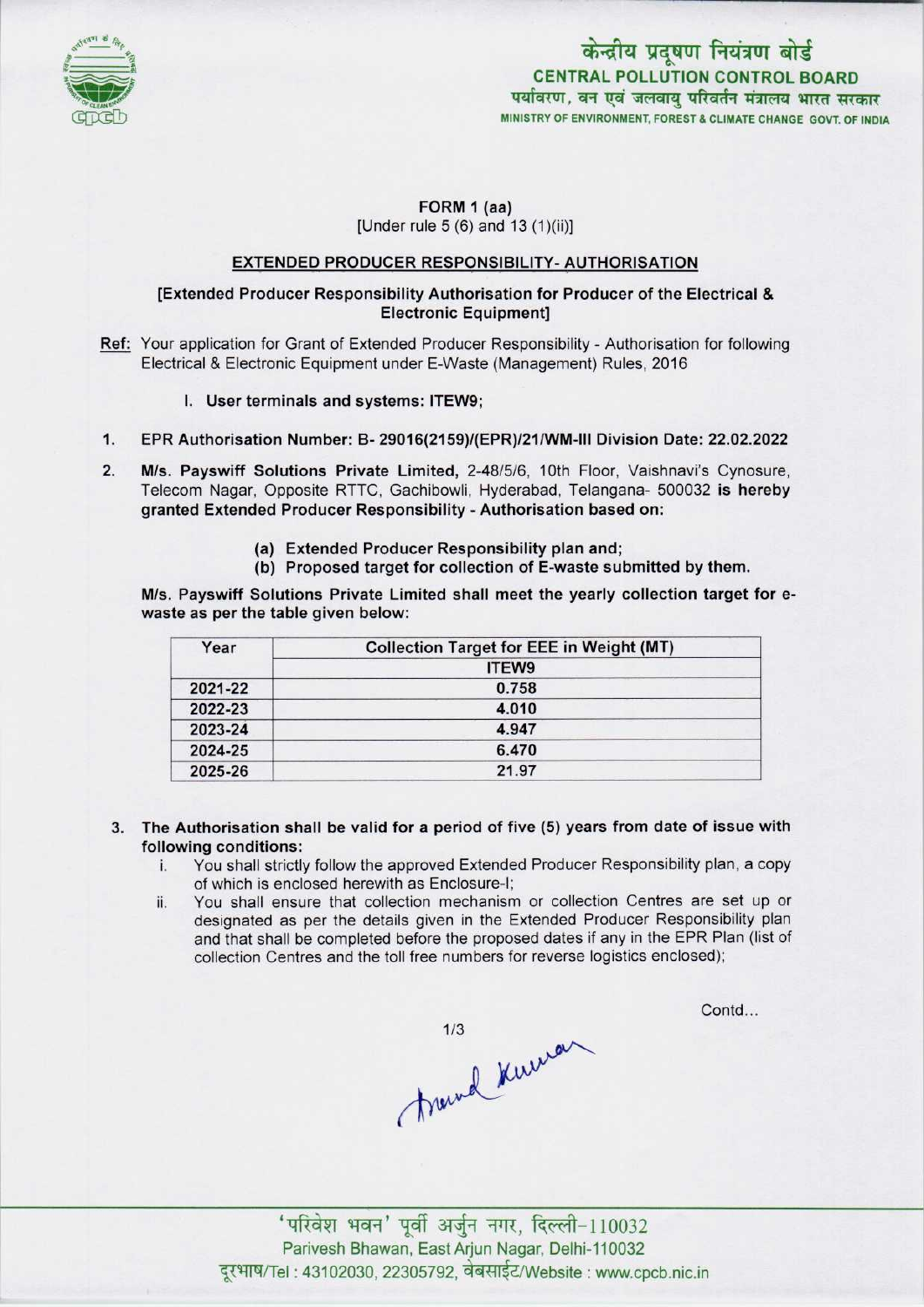

From pre page...

- iii. You shall ensure that all the collected e-waste is channelized to your PRO M/s Rapidue Technologies Pvt. Ltd., Flat No. 401, Janardhana Plaza, Lumbini Enclave, Gachibowli, Hyderabad, Telanagana-500032, India and record shall be maintained at PRO and at your end.
- iv. You shall maintain records, in Form-2 of these Rules, of e-waste and make such records available for scrutiny by Central Pollution Control Board;
- v. You shall file annual returns in Form-3 to the Central Pollution Control Board on or before 30th day of June following the financial year to which that returns relates.

## vi. General Terms & Conditions of the Authorisation:

- a. The authorisation shall comply with provisions of the Environment (Protection) Act, 1986 and the E-waste (Management) Rules,2016 made there under;
- b.The authorisation or its renewal shall be produced for inspection at the request of an officer authorised by the Central Pollution Control Board;
- c.Any change in the approved Extended Producer Responsibility plan should be informed to Central Pollution Control Board within 15 days on which decision shall be communicated by Central Pollution Control Board within sixty days;
- d. It is the duty of the authorised person to take prior permission of the Central Pollution Control Board to close down any collection centre/points or any other facility which are part of the EPR plan;
- e.An application for the renewal of authorisation shall be made aslaid down in subrule (vi) of rule of 13(1) the E- Waste (Management) Rules, 2016;
- f. The Board reserves right to cancel/amend/revoke the authorisation at any time as per the policy of the Board or Government.

#### vii. Additional Conditions: -

- a)That the applicant will submit annual sales data along with annual returns;
- b) That the applicant has to ensure that the addresses of collection points provided by them in their EPR Plan are correct and traceable and the collection points/centres are functional;
- c) That the applicant will submit revised application for grant of EPR Authorisation in case of applicant adding/changing PRO or changing its EPR Plan;
- d)That the applicant has to ensure that the e-waste collected at collection centres/points or through Buy-back and DRS mentioned in the application should reach to its authorized dismantler/recycler;

**Contd** 

2/3

Around Kuman